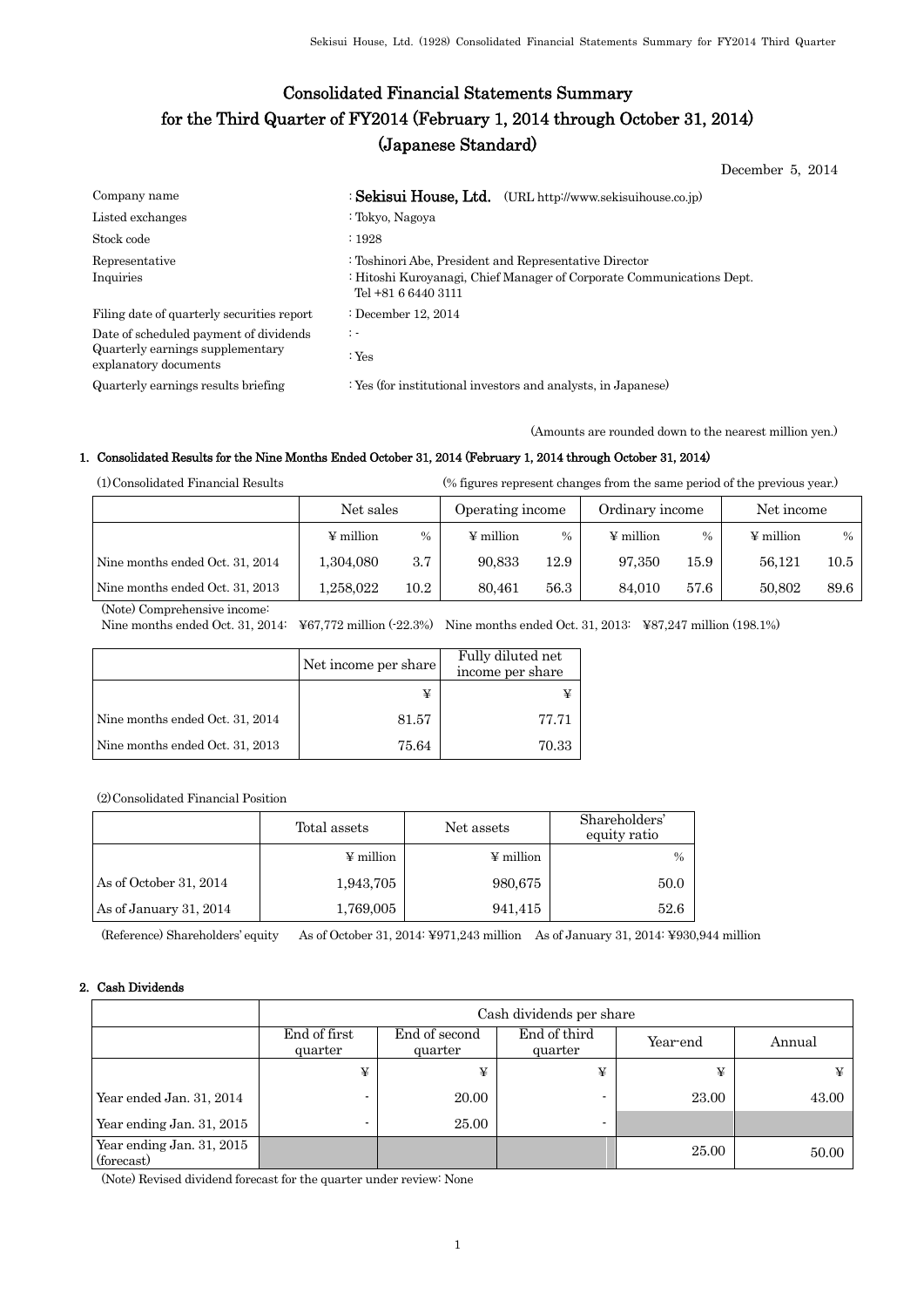#### 3. Consolidated Results Forecast for FY2014 (February 1, 2014 through January 31, 2015)

(% figures represent changes from the same period of the previous year.)

|                           | Net sales                       | Operating income       | Ordinary income        | Net income                             |        |
|---------------------------|---------------------------------|------------------------|------------------------|----------------------------------------|--------|
|                           | $\Psi$ million<br>$\frac{0}{0}$ | $\Psi$ million<br>$\%$ | $\Psi$ million<br>$\%$ | $\frac{1}{2}$ million<br>$\frac{0}{0}$ | ¥      |
| Year ending Jan. 31, 2015 | 5.8<br>1.910.000                | 145.000<br>9.9         | 153.500<br>11.4        | 89.000<br>11.5                         | 130.46 |

(Note) Revised forecast for the quarter under review: None

At the Board of Directors meeting held on November 13, 2014, Sekisui House, Ltd. resolved to acquire its own shares under the provisions of Article 156 of

the Companies Act, as applied pursuant to Article 165 (3) of the Companies Act. As a result, net income per share, which is shown in the consolidated

results forecast for the fiscal year ending January 2015, is stated in consideration of the acquisition of the above own shares.

#### Notes

(1)Changes in significant subsidiaries (changes in specific subsidiaries that caused a change in scope of consolidation): None

(2)Application of accounting treatment specific to the preparations for consolidated quarterly financial statements: None

(3)Changes in accounting policies, accounting estimates and restatements

(a) Changes in accounting policies due to amendment of accounting standards: Not applicable

(b) Changes in accounting policies due other than (a): Not applicable

(c) Changes in accounting estimates: Not applicable

(d) Restatements: Not applicable

(4)Number of shares outstanding (common stock)

(i) Number of shares outstanding at the end of each period (including treasury stock):

As of Oct.31, 2014: 693,827,653 shares As of Jan. 31, 2014: 686,895,078 shares

(ii) Number of treasury stock at the end of each period:

As of Oct. 31, 2014: 1,650,703 shares As of Jan. 31, 2014: 1,673,647 shares

(iii) Average number of shares outstanding in each period (cumulative quarterly consolidated accounting period):

Nine months ended Oct. 31, 2014: 688,035,045 shares Nine months ended Oct. 31, 2013: 671,633,045 shares

#### \* Implementation Status of Quarterly Review Processes

At the time of disclosure of this report, the procedures for review of quarterly consolidated financial statements, pursuant to the Financial Products and Exchange Law, have not been completed.

#### \* Notes Regarding the Appropriate Use of Results Forecasts and Other Important Matters

Descriptions regarding forward-looking statements, etc. contained in these materials are based on information currently available to the Company and certain assumptions judged reasonable. The Company makes no warranty as to the feasibility of its projections. Future results may differ materially from projections due to various factors. For the assumptions underlying the earnings forecast, please see "(3) Qualitative Information Regarding Consolidated Results Forecast" in "1. Qualitative Information Regarding Consolidated Results for the Nine Months under Review" of the "Attached Material" on page 7.

#### (Obtaining supplementary explanatory documents)

The Company plans to hold a briefing for institutional investors and analysts on December 5, 2014. Relevant financial explanatory documents to be handed out at the briefing will be posted on our official website on the same day.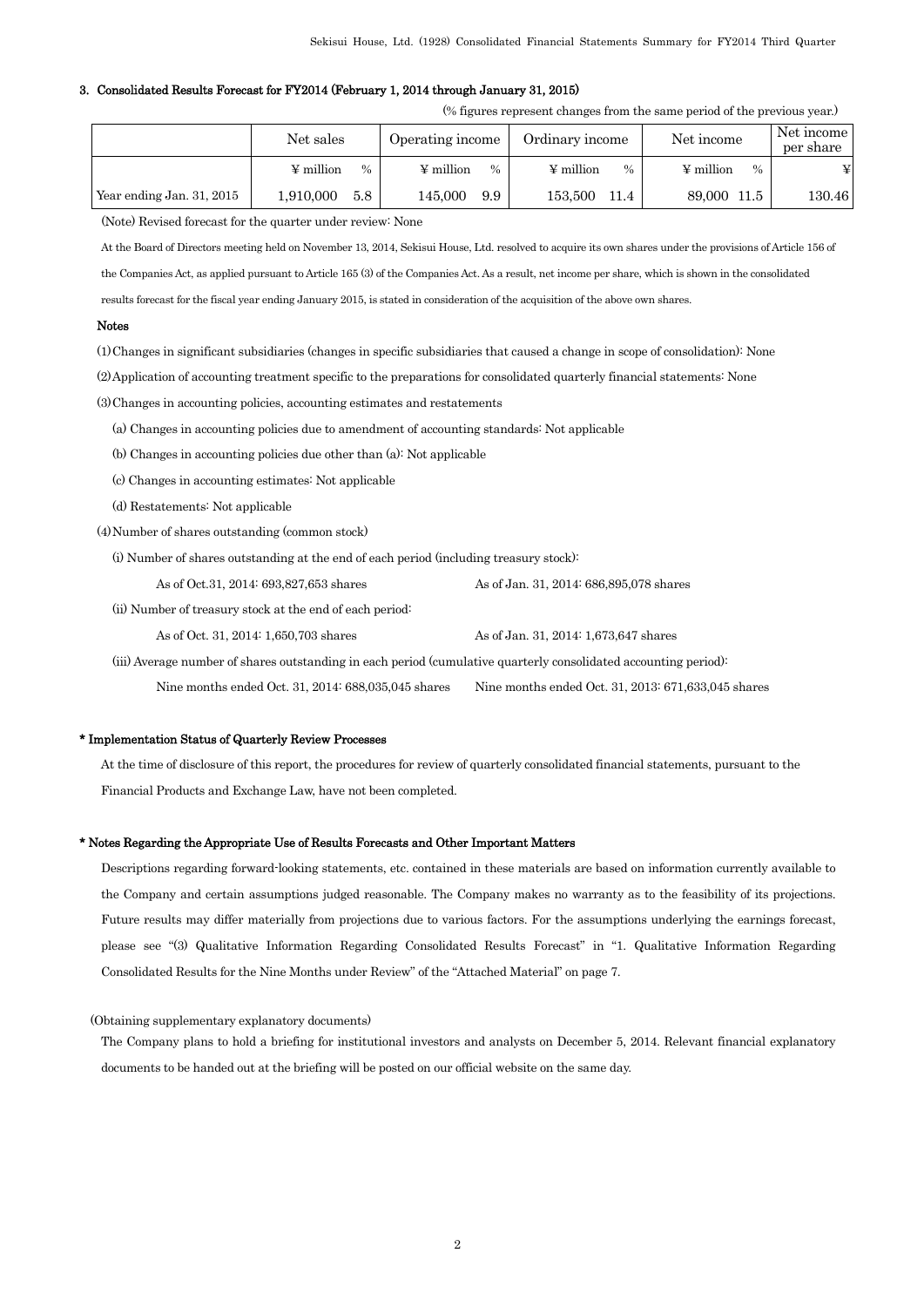## TABLE OF CONTENTS OF THE ATTACHED MATERIAL

| 1. | Qualitative Information Regarding the Consolidated Results for the Nine Months under Review Transmissions and R        | $\overline{\mathbf{4}}$ |
|----|------------------------------------------------------------------------------------------------------------------------|-------------------------|
|    |                                                                                                                        |                         |
|    | (2)                                                                                                                    | $\overline{7}$          |
|    |                                                                                                                        | $\overline{7}$          |
| 2. |                                                                                                                        | - 7                     |
|    | (1) Changes in Significant Subsidiaries during the Period $\begin{array}{r} 7 \\ 7 \end{array}$                        |                         |
|    | (2) Application of Accounting Treatment Specific to the Preparations for Consolidated Quarterly Financial Statements 7 |                         |
|    |                                                                                                                        | $\overline{7}$          |
| 3. |                                                                                                                        | -8                      |
|    |                                                                                                                        | 8                       |
|    | Consolidated Quarterly Statements of Income and Consolidated Quarterly Statements of Comprehensive Income<br>(2)       | -10                     |
|    | Consolidated Quarterly Statements of Income                                                                            |                         |
|    |                                                                                                                        |                         |
|    | Consolidated Quarterly Statements of Comprehensive Income                                                              |                         |
|    |                                                                                                                        | - 11                    |
|    | (3)                                                                                                                    |                         |
|    |                                                                                                                        |                         |
|    |                                                                                                                        |                         |
|    |                                                                                                                        |                         |
|    |                                                                                                                        |                         |
| 4. |                                                                                                                        |                         |
|    | The State of Orders $\cdots$ 15                                                                                        |                         |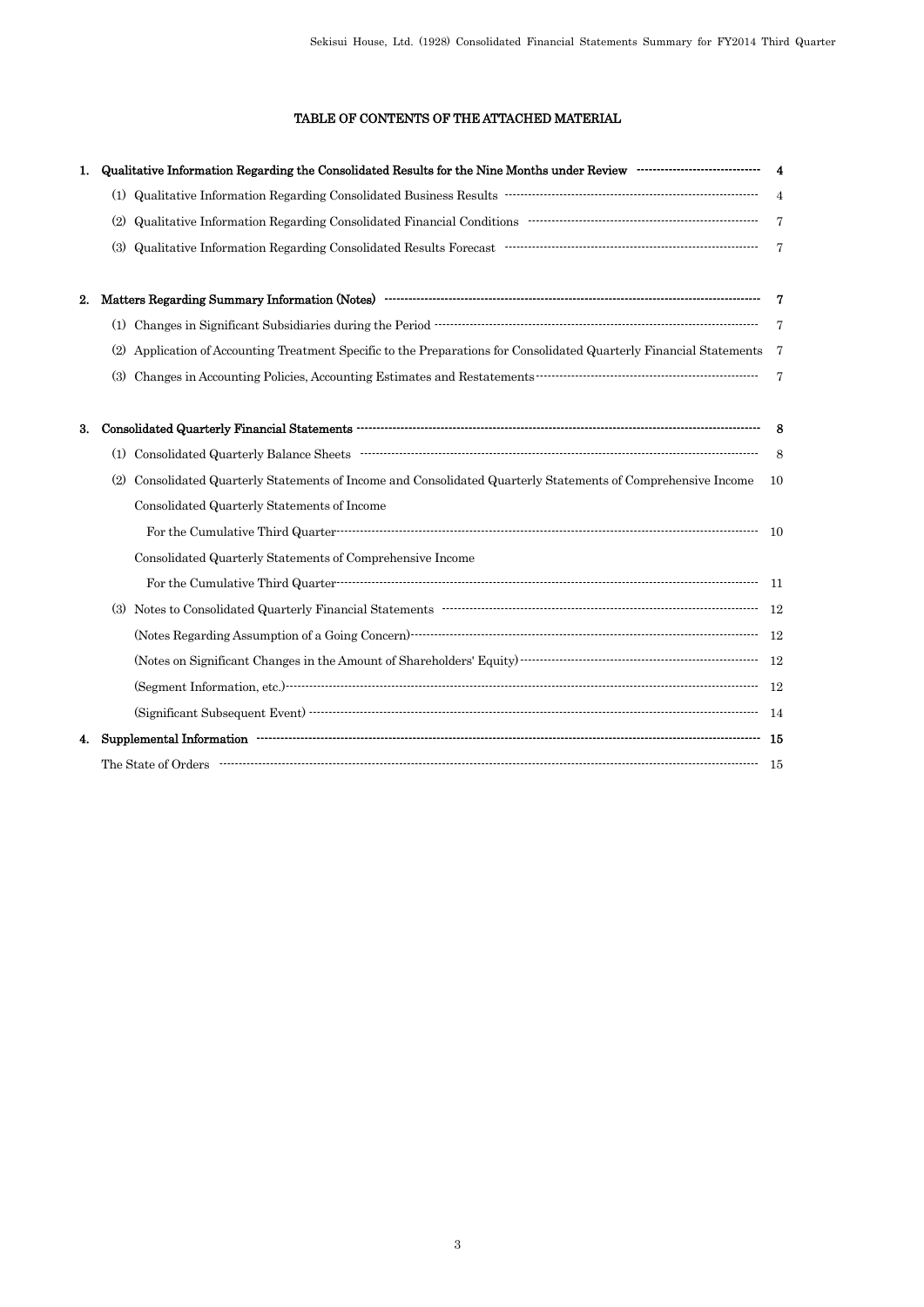#### 1. Qualitative Information Regarding the Consolidated Results for the Nine Months under Review

#### (1) Qualitative Information Regarding Consolidated Business Results

During the first nine months of the consolidated fiscal year under review, the Japanese economy remained on a modest recovery path. Meanwhile, the employment and income environments showed signs of gradual improvement, but corporate earnings remained at a standstill and consumer spending slowed following the consumption tax hike. The uncertainty over the economic outlook persisted. However, there was progress in the depreciation of the yen and stock price rises, and expectations of a future economic recovery grew reflecting the announcement of the additional monetary easing measures by the Bank of Japan.

In the housing market, custom detached houses were affected by waning anticipation of higher interest rates and a deteriorating consumer sentiment associated with a consumption tax hike, a tendency towards more prolonged examination prior to conclusion of contract was seen, and orders remained at a low level. However, interest in rental housing, largely as a means of minimizing inheritance tax, remained strong and orders held firm.

Under these circumstances, the Company followed its medium-term management plan, enhancing the synergies between its three business models: the Built-to-Order Business, the Supplied Housing Business and the Development Business, including selling products pursuing differentiation from competitors, mainly Green First Zero eco-friendly homes, and promoting business under its brand vision "SLOW & SMART." The Company also held biannual sales promotion events nationwide, including *Sumai no sankan-bi* (visits to model houses) and Sha-Maison Festa, and worked to win orders.

Moreover, taking into account the progress of the medium-term management plan and the business environment, the Company developed a new three-year medium-term management plan that started from fiscal 2014, and was announced on November 13.

Meanwhile, the Company developed the SHEAD construction method, a liquefaction mitigation technique for housing, to prevent liquefaction damage as the result of an earthquake and to provide greater safety and security. Also, with elder-to-elder nursing and the growing burden on carers set to become social problems in the future as the number of elderly increases, the Company also pursued initiatives to solve various social issues such as elderly home health care support, including starting joint research and development on the application of robot technology in the home with MUSCLE Corporation.

The Company has also begun future disaster-proof factory planning at the Tohoku Factory, based on its own key concept of disaster-proof housing. We will strive to increase our disaster prevention capabilities for the entire community by building a smart energy system useful for the factory both in a normal period and in the event of emergency and strengthening cooperation with towns, residents and local organizations for disaster prevention.

In addition, the Ritz-Carlton Kyoto, a top luxury hotel affiliated with the Marriott Hotel Group, which was constructed by the Company in Nakagyo-ku Kyoto and opened on February 7, 2014, was awarded the Reggie Shiu Development of the Year, the top prize for a hotel that was opened in the past year, at HICAP (the Hotel Investment Conference Asia Pacific).

In the third quarter of the consolidated fiscal year under review, net sales amounted to ¥1,304,080 million (up 3.7%) year-on-year). Operating income amounted to ¥90,833 million (up 12.9% year-on-year), ordinary income to ¥97,350 million (up 15.9% year-on- year) and net income to ¥56,121 million (up 10.5% year-on-year).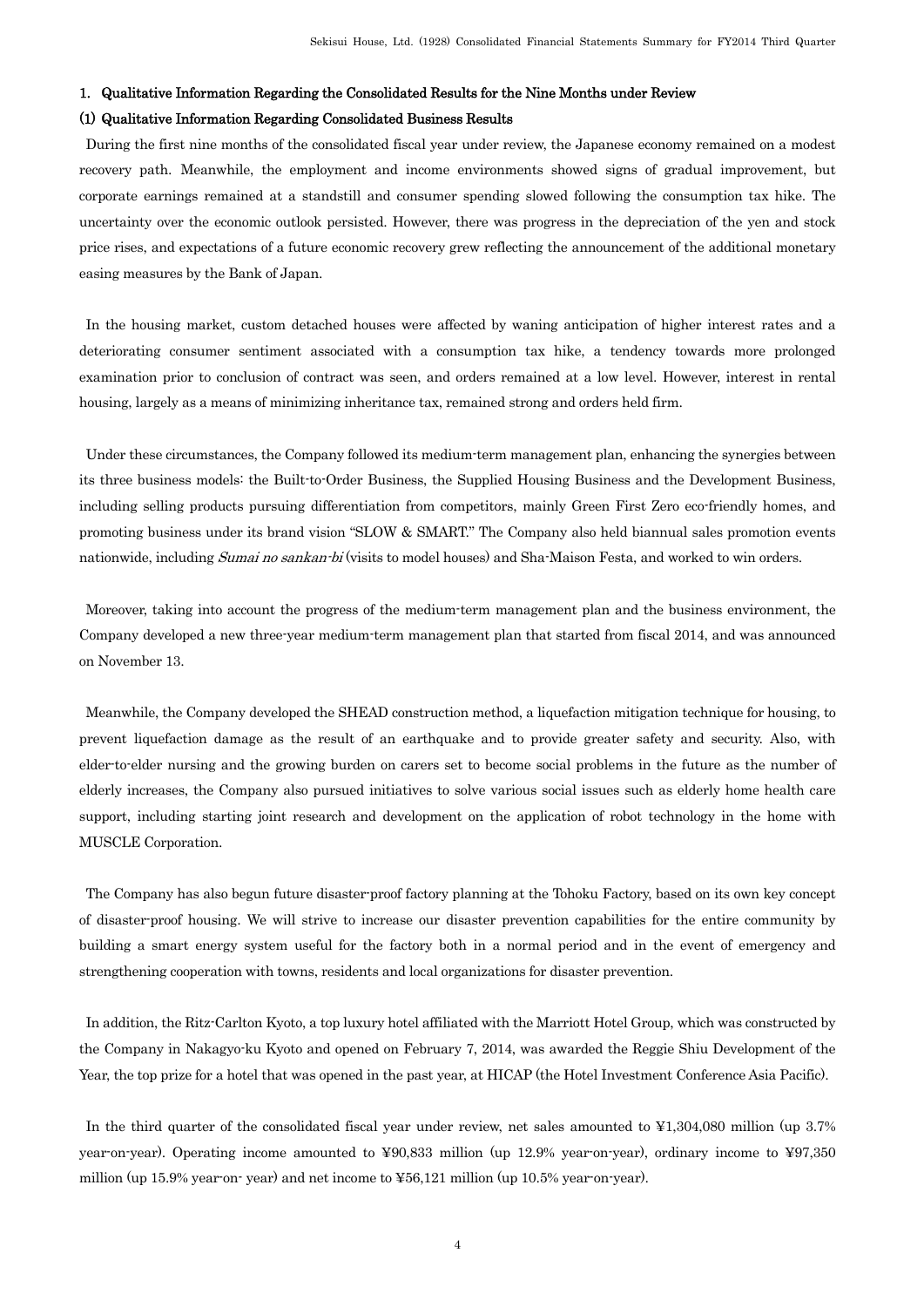Business results by segments are as follows.

#### (Custom Detached Houses Business)

In the steel frame detached house segment, the Company unified steel frame two-story house construction methods and sought to standardize high quality and high performance, including the adoption of exterior walls with high performance insulation and high durability. By doing so, the Company significantly reduced the number of parts and materials and sought to improve production, design and construction efficiency. In addition, to celebrate the 30th anniversary of the launch of the IS SERIES which includes the Company's flagship product IS STAGE, the Company also started sales of a new series with improved basic performance and higher asset value.

In the wood-framed Sha-Wood house segment, the Company developed the new construction method "Hybrid S-MJ," which greatly improved design flexibility while maintaining the ability to withstand earthquakes due to bearing walls with the greatest strength in the industry. Their strength is four times greater than that achieved using the traditional construction method. The Company has introduced this construction method for all its products. In addition, the Company worked to expand sales, strengthening the lineup of its original Bellburn earthenware exterior wall and launching The Gravis 2014 edition as a high-end product.

Orders remained at a low level, largely due to waning anticipation of higher interest rates and a decline attributable to the reaction to the last-minute rise in demand ahead of the consumption tax hike.

Sales in the Custom Detached Houses Business amounted to ¥320,188 million, down 13.8% year-on-year, and operating income to ¥34,663 million, down 21.9% year-on-year.

#### (Rental Housing Business)

In the Rental Housing Business, the need to minimize rising inheritance taxes remained strong, and sales of 3- and 4-story rental houses, which were the focus of the Company's efforts, increased steadily. In Ichinomiya City, Aichi Prefecture, the Company developed Nikke Garden Court Hanamizuki, a large Sha-Maison low-rise apartments town comprising 11 buildings and 90 units, which is based on the concept of a child-care support town and brings the "SLOW & SMART" vision to the fore. The Company also held Sha-Maison Expo on the site, a sales promotion event combining promotion with the viewing of the Company's actual properties to stress the appeal of Sha-Maison.

As a result of these business promotions, orders were favorable.

Sales in the Rental Housing Business amounted to ¥285,017 million, up 16.9% year-on-year, and operating income to ¥29,687 million, up 38.6% year-on-year.

#### (Remodeling Business)

In the Remodeling Business, the Company proactively proposed remodeling projects to increase energy conservation, including the installation of photovoltaic generation systems and household fuel cells, in addition to the core Green First initiative, as well as remodeling projects to increase comfort, including alteration of the layout and improvement of equipment performance. Meanwhile, it held sales promotion events nationwide to acquire new customers.

Sales in the Remodeling Business amounted to ¥94,588 million, up 8.2% year-on-year, and operating income to ¥9,622 million, up 7.1% year-on-year.

#### (Real Estate Management Fees Business)

In the Real Estate Management Fees Business, the number of units of Sha-Maison low-rise apartments for block leasing and management by Sekiwa Real Estate companies increased steadily, with solid growth in the number of units built in the Rental Housing Business. Demand increased in the rental housing market, mainly in urban areas, and efforts were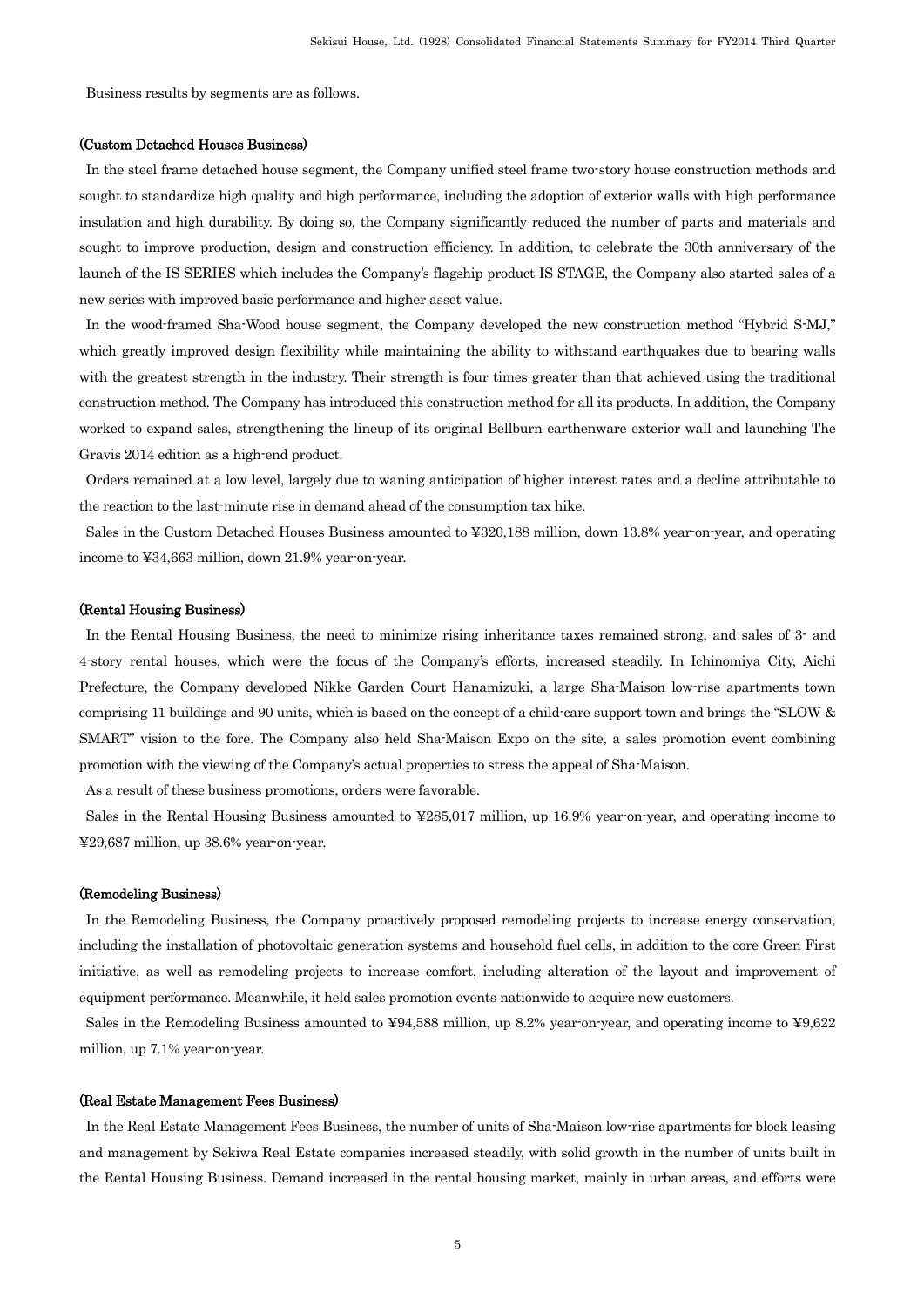made to encourage occupancy by stressing the appeal of the Sha-Maison brand and increasing cooperation among Group companies. Further, by making proposals for remodeling to meet the needs of the market, occupancy rates remained high. Sales in the Real Estate Management Fees Business amounted to ¥319,890 million, up 4.6% year-on-year, and operating income to ¥17,918 million, up 11.3% year-on-year.

#### (Houses for Sale Business)

In the Houses for Sale Business, the Company continued to develop smart towns nationwide, focusing on Green First HYBRID homes, with self-sustainability and the regeneration of community as the theme. As a leading smart house company, the Company developed and proactively marketed new high-value-added homes for sale, based on the keywords "safety and security," "healthy and pleasant," "energy" and "watchful." It also held Machinami sankan-bi promotional events nationwide and worked to expand sales.

Sales in the Houses for Sale Business amounted to ¥81,838 million, down 16.3% year-on-year, and operating income to ¥6,241 million, up 10.8% year-on-year.

#### (Condominiums Business)

In the Condominium Business, all units in the Grande Maison Jyosui Garden City South Forest (Fukuoka City) were sold out and other new properties sold well, and inquiries about Grande Maison Shirokane no Mori The Tower (Minato-ku, Tokyo) and other properties for sale also remained at a high level. Against this backdrop, the Company continued to implement sales strategies to enhance brand value.

As a result of these business promotions, orders were steady.

Sales in the Condominiums Business amounted to ¥41,554 million, up 1.0% year-on-year, and operating income to ¥3,384 million, up 105.4% year-on-year.

#### (Urban Redevelopment Business)

In the Urban Redevelopment Business, occupancy rates of Sekisui House Group's rental properties such as its Prime Maison series rental apartments remained firm. The Company also sold properties including Prime Maison Fujimidai to Sekisui House SI Residential Investment Corporation. In addition, the Gotenyama Project, including Garden City Shinagawa Gotenyama, which was developed by the Company, was awarded the Good Design Award 2014.

On October 31, 2014, the Tokyo Stock Exchange, Inc. approved the listing on the Real Estate Investment Trust Securities Market of the investment units issued by Sekisui House Reit, Inc., whose assets are managed by Sekisui House Investment Advisors, Ltd., a wholly owned subsidiary of the Company.

Sales in the Urban Redevelopment Business amounted to ¥37,922 million, up 35.5% year-on-year, and operating income to ¥9,206 million, up 49.9% year-on-year.

#### (Overseas Business)

In the Overseas Business, as in the previous fiscal year, sales of subdivisions in the United States, including Cinco Ranch in Texas and One Loudoun in Virginia, remained firm. In Australia, following the Park Lane Building, delivery of the Mark Building in the Central Park began, and sales of subdivisions of The Hermitage in Camden and newly opened Ripley Valley were brisk. In China, sales began for our projects in Heping District in Shenyang, Taicang City and Wuxi City among others.

Sales in the Overseas Business amounted to ¥56,074 million, up 68.0% year-on-year, and operating income to ¥2,642 million, up 46.8% year-on-year.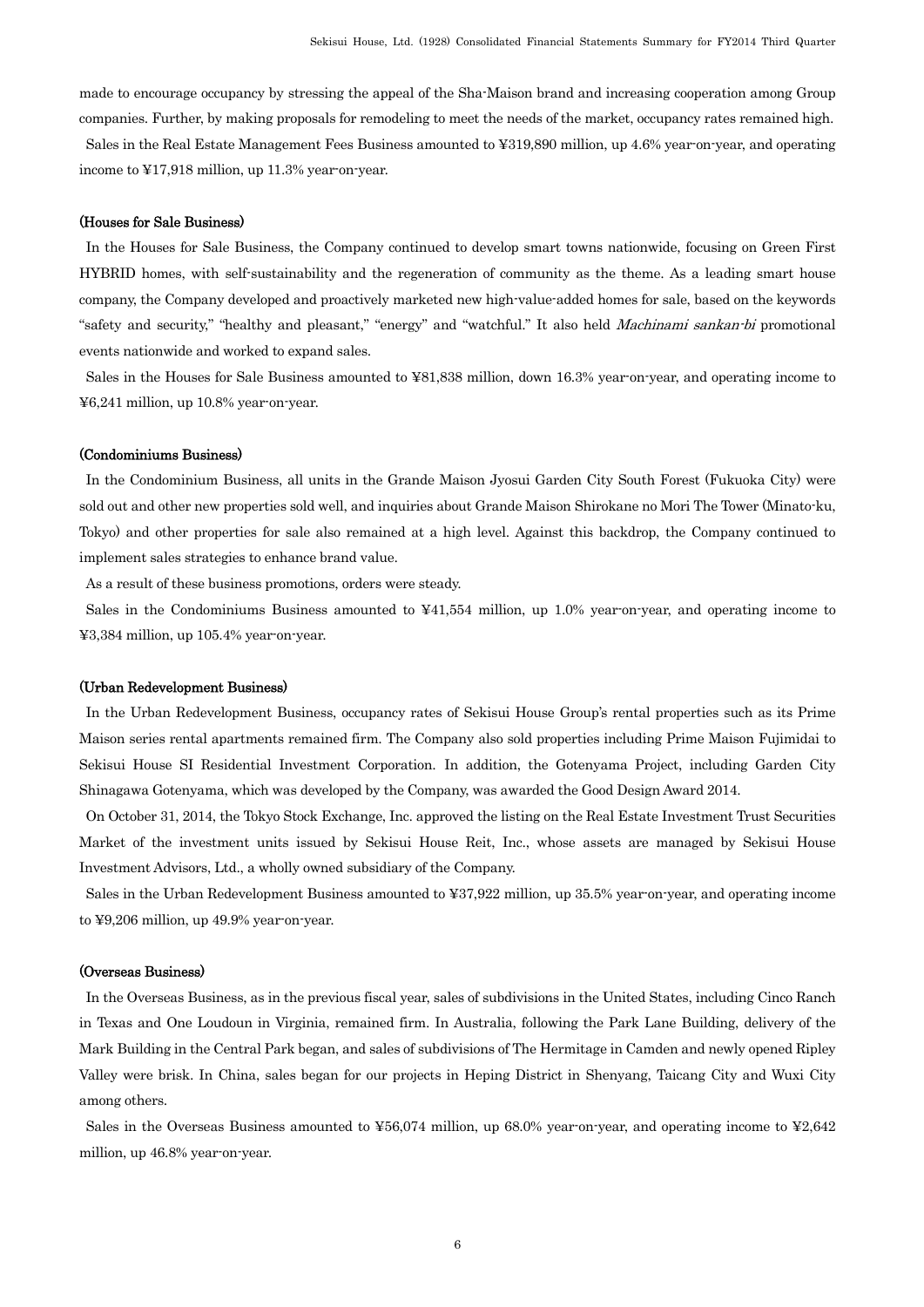## (Other Businesses)

In the Exterior Business, the Company proposed landscaping to plant trees native to each area in line with its "Gohon no ki" landscaping concept. It also made proactive proposals for comprehensive exterior designs with detached and rental housing designed to complement the neighboring townscape.

Sales in the Other Businesses amounted to ¥67,006 million, up 36.2% year-on-year, and operating income to ¥2,113 million.

#### (2) Qualitative Information Regarding Consolidated Financial Conditions

Total assets grew ¥174,699 million to ¥1,943,705 million at the end of the third quarter of the consolidated fiscal year under review, primarily attributable to increases in property, plant and equipment and real estate for sale. Liabilities increased ¥135,439 million, to ¥963,029 million, mainly due to the issue of short-term bonds payable and an increase in short-term loans payable. Net assets increased ¥39,260 million, to ¥980,675 million, primarily owing to the posting of net income and an increase in foreign currency translation adjustment.

#### (3) Qualitative Information Regarding Consolidated Results Forecast

The consolidated results forecast for the fiscal year ending January 31, 2015 remained unchanged from the plan in the "Notice regarding Revision of Business Results Forecast" announced on November 13, 2014.

### 2. Matters Regarding Summary Information (Notes)

- (1) Changes in Significant Subsidiaries (changes in specific subsidiaries that caused a change in scope of consolidation): Not applicable
- (2) Application of Accounting Treatment Specific to the Preparations for Consolidated Quarterly Financial Statements: Not applicable
- (3) Changes in Accounting Policies, Accounting Estimates and Restatements: Not applicable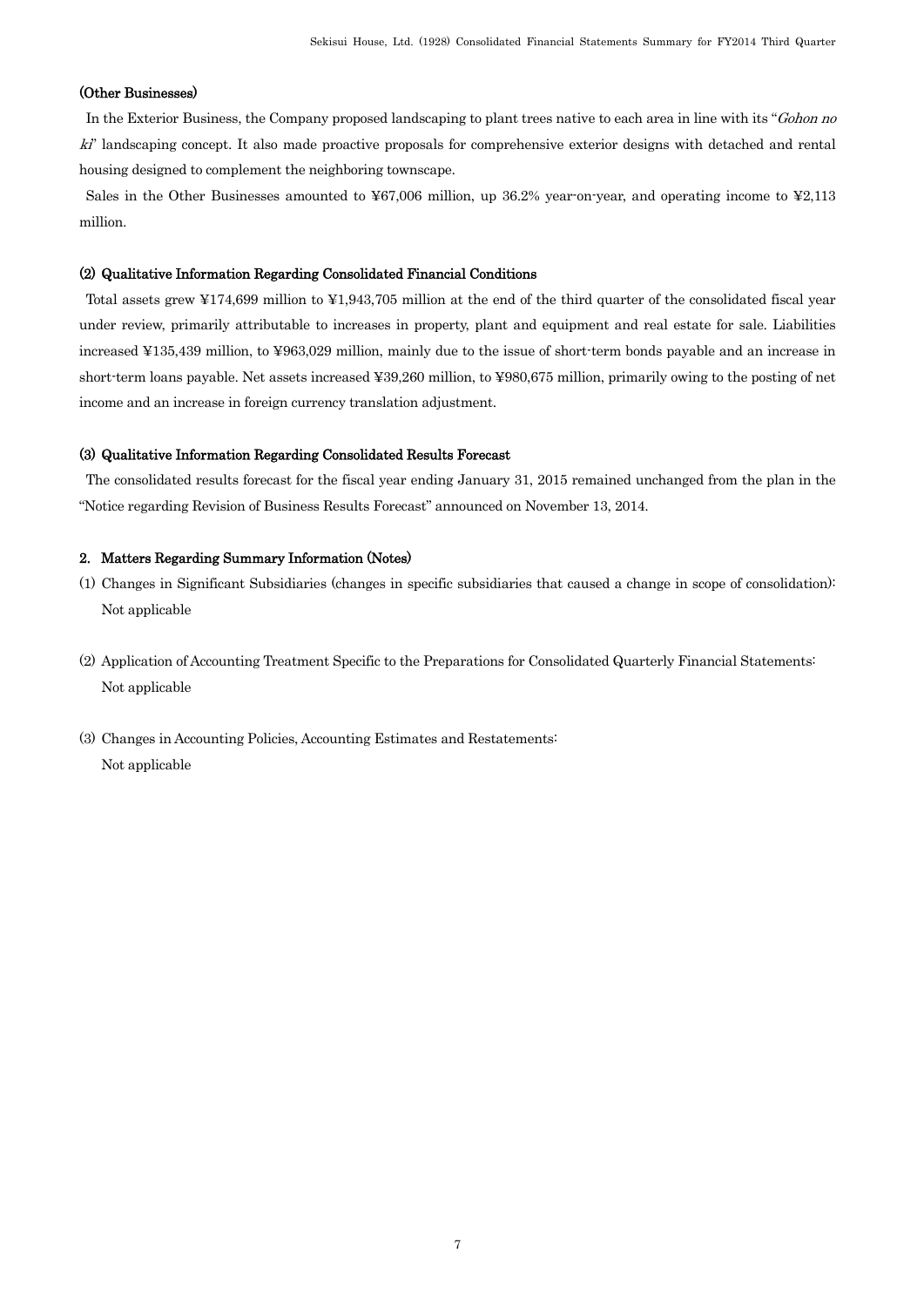## 3. Consolidated Quarterly Financial Statements

## (1) Consolidated Quarterly Balance Sheets

|                                                                                |                        | (¥ million)            |
|--------------------------------------------------------------------------------|------------------------|------------------------|
|                                                                                | As of January 31, 2014 | As of October 31, 2014 |
| Assets                                                                         |                        |                        |
| Current assets                                                                 |                        |                        |
| Cash and deposits                                                              | 182,134                | 144,033                |
| Notes receivable, accounts receivable from<br>completed construction contracts | 46,182                 | 76,547                 |
| Short term investment securities                                               | 1,044                  | 835                    |
| Costs on uncompleted construction contracts                                    | 10,558                 | 16,229                 |
| Buildings for sale                                                             | 178,220                | 217,418                |
| Land for sale in lots                                                          | 472,377                | 493,436                |
| Undeveloped land for sale                                                      | 81,139                 | 85,112                 |
| Other inventories                                                              | 11,298                 | 12,153                 |
| Deferred tax assets                                                            | 47,402                 | 46,357                 |
| Other                                                                          | 49,479                 | 73,337                 |
| Allowance for doubtful accounts                                                | (1,246)                | (1,230)                |
| Total current assets                                                           | 1,078,589              | 1,164,230              |
| Noncurrent assets                                                              |                        |                        |
| Property, plant and equipment                                                  |                        |                        |
| Buildings and structures, net                                                  | 194,169                | 219,824                |
| Machinery, equipment and vehicles, net                                         | 16,261                 | 14,787                 |
| Land                                                                           | 235,023                | 308,527                |
| Construction in progress                                                       | 15,258                 | 6,290                  |
| Other, net                                                                     | 5,821                  | 6,633                  |
| Total property, plant and equipment                                            | 466,534                | 556,063                |
| Intangible assets                                                              | 16,546                 | 16,092                 |
| Investments and other assets                                                   |                        |                        |
| Investment securities                                                          | 106,429                | 110,571                |
| Long term loans receivable                                                     | 47,249                 | 46,312                 |
| Prepaid pension cost                                                           | 1,175                  | 1,361                  |
| Deferred tax assets                                                            | 14,234                 | 9,694                  |
| Other                                                                          | 38,838                 | 39,958                 |
| Allowance for doubtful accounts                                                | (594)                  | (580)                  |
| Total investments and other assets                                             | 207,333                | 207,318                |
| Total noncurrent assets                                                        | 690,415                | 779,474                |
| Total assets                                                                   | 1,769,005              | 1,943,705              |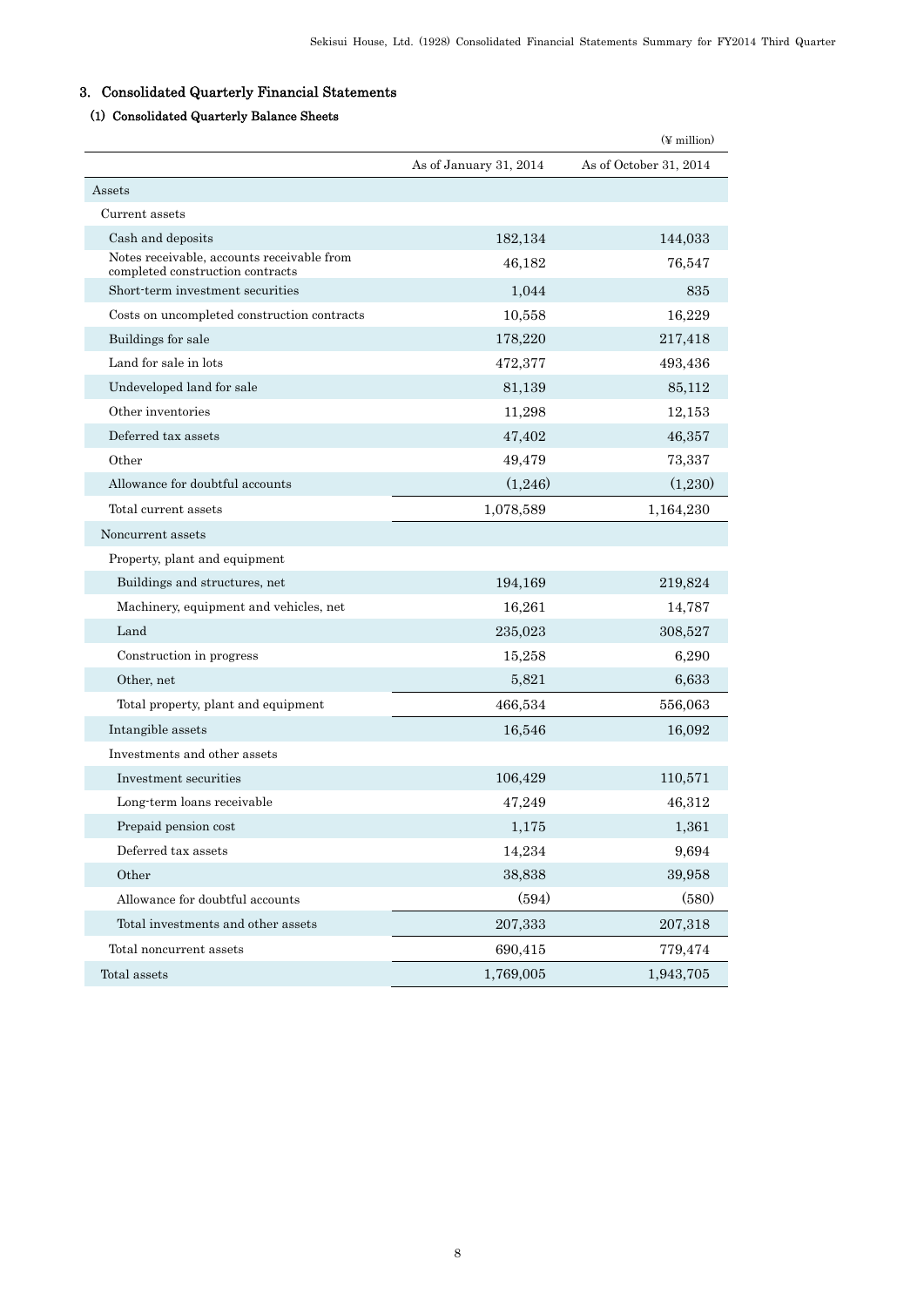|                                                               |                        | $(\frac{y}{x})$ million |
|---------------------------------------------------------------|------------------------|-------------------------|
|                                                               | As of January 31, 2014 | As of October 31, 2014  |
| Liabilities                                                   |                        |                         |
| Current liabilities                                           |                        |                         |
| Notes payable, accounts payable for<br>construction contracts | 110,860                | 90,590                  |
| Electronically recorded obligations operating                 | 63,865                 | 52,482                  |
| Short-term bonds payable                                      |                        | 135,000                 |
| Short-term loans payable                                      | 38,009                 | 96,572                  |
| Current portion of bonds payable                              |                        | 70,000                  |
| Current portion of long-term loans payable                    | 45,587                 | 36,217                  |
| Income taxes payable                                          | 31,085                 | 12,470                  |
| Advances received on uncompleted construction<br>contracts    | 116,352                | 112,448                 |
| Provision for bonuses                                         | 24,898                 | 31,344                  |
| Provision for directors' bonuses                              | 961                    |                         |
| Provision for warranties for completed                        | 3,484                  | 3,270                   |
| construction<br>Other                                         | 67,554                 | 56,774                  |
| Total current liabilities                                     | 502,659                | 697,170                 |
|                                                               |                        |                         |
| Noncurrent liabilities                                        |                        |                         |
| Bonds payable                                                 | 90,000                 | 20,000                  |
| Bonds with subscription rights to shares                      | 36,390                 | 29,490                  |
| Long-term loans payable                                       | 77,391                 | 95,725                  |
| Long term lease and guarantee deposited                       | 54,801                 | 57,789                  |
| Deferred tax liabilities                                      | 203                    | 290                     |
| Provision for retirement benefits                             | 55,037                 | 49,599                  |
| Provision for directors' retirement benefits                  | 977                    | 1,003                   |
| Other                                                         | 10,127                 | 11,959                  |
| Total noncurrent liabilities                                  | 324,929                | 265,858                 |
| Total liabilities                                             | 827,589                | 963,029                 |
| Net assets                                                    |                        |                         |
| Shareholders' equity                                          |                        |                         |
| Capital stock                                                 | 191,559                | 195,009                 |
| Capital surplus                                               | 243,217                | 246,665                 |
| Retained earnings                                             | 413,446                | 436,494                 |
| Treasury stock                                                | (1,379)                | (1,366)                 |
| Total shareholders' equity                                    | 846,843                | 876,802                 |
| Accumulated other comprehensive income                        |                        |                         |
| Valuation difference on available-for-sale<br>securities      | 27,612                 | 29,625                  |
| Deferred gains or losses on hedges                            | 47                     | 1                       |
| Foreign currency translation adjustment                       | 56,440                 | 64,814                  |
| Total accumulated other comprehensive<br>income               | 84,101                 | 94,441                  |
| Subscription rights to shares                                 | 474                    | 518                     |
| Minority interests                                            | 9,996                  | 8,913                   |
| Total net assets                                              | 941,415                | 980,675                 |
| Total liabilities and net assets                              | 1,769,005              | 1,943,705               |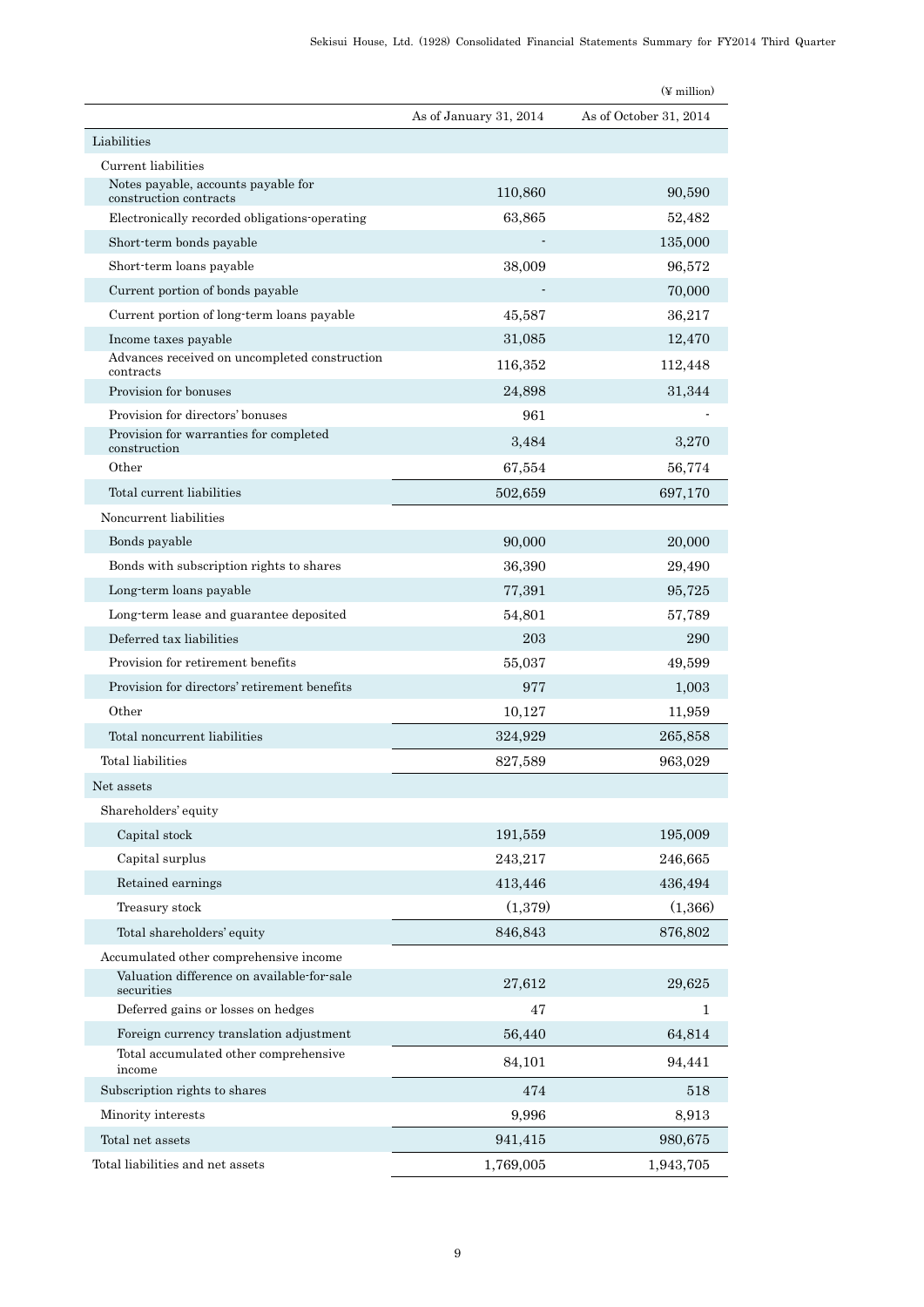## (2) Consolidated Quarterly Statements of Income and Consolidated Quarterly Statements of Comprehensive Income (Consolidated Quarterly Statements of Income)

For the nine months ended October 31, 2013 and 2014

|                                                      |                              | $(\frac{y}{x})$ million        |
|------------------------------------------------------|------------------------------|--------------------------------|
|                                                      | Feb. 1, 2013 - Oct. 31, 2013 | Feb. 1, $2014 - Oct. 31, 2014$ |
| Net sales                                            | 1,258,022                    | 1,304,080                      |
| Cost of sales                                        | 1,011,532                    | 1,047,658                      |
| Gross profit                                         | 246,489                      | 256,422                        |
| Selling, general and administrative expenses         | 166,028                      | 165,588                        |
| Operating income                                     | 80,461                       | 90,833                         |
| Non-operating income                                 |                              |                                |
| Interest income                                      | 1,089                        | 1,239                          |
| Dividends income                                     | 681                          | 844                            |
| Equity in earnings of affiliates                     | 1,704                        | 3,470                          |
| Foreign exchange gains                               | 643                          | 2,480                          |
| Other                                                | 2,532                        | 1,805                          |
| Total non-operating income                           | 6,651                        | 9,842                          |
| Non-operating expenses                               |                              |                                |
| Interest expenses                                    | 740                          | 824                            |
| Other                                                | 2,362                        | 2,500                          |
| Total non-operating expenses                         | 3,102                        | 3,325                          |
| Ordinary income                                      | 84,010                       | 97,350                         |
| Extraordinary income                                 |                              |                                |
| Gain on sales of investment securities               |                              | 307                            |
| Gain on negative goodwill                            | 327                          |                                |
| Gain on sales of subsidiaries and affiliates' stock  | 140                          |                                |
| Total extraordinary income                           | 468                          | 307                            |
| Extraordinary loss                                   |                              |                                |
| Loss on valuation of investment securities           | 37                           | 3,375                          |
| Loss on sales and retirement of noncurrent<br>assets | 766                          | 597                            |
| Impairment loss                                      | 39                           | 28                             |
| Total extraordinary losses                           | 842                          | 4,001                          |
| Income before income taxes and minority interests    | 83,636                       | 93,656                         |
| Income taxes-current                                 | 33,873                       | 31,901                         |
| Income taxes-deferred                                | (2,917)                      | 4,353                          |
| Total income taxes                                   | 30,955                       | 36,255                         |
| Income before minority interests                     | 52,680                       | 57,401                         |
| Minority interests in income                         | 1,878                        | 1,280                          |
| Net income                                           | 50,802                       | 56,121                         |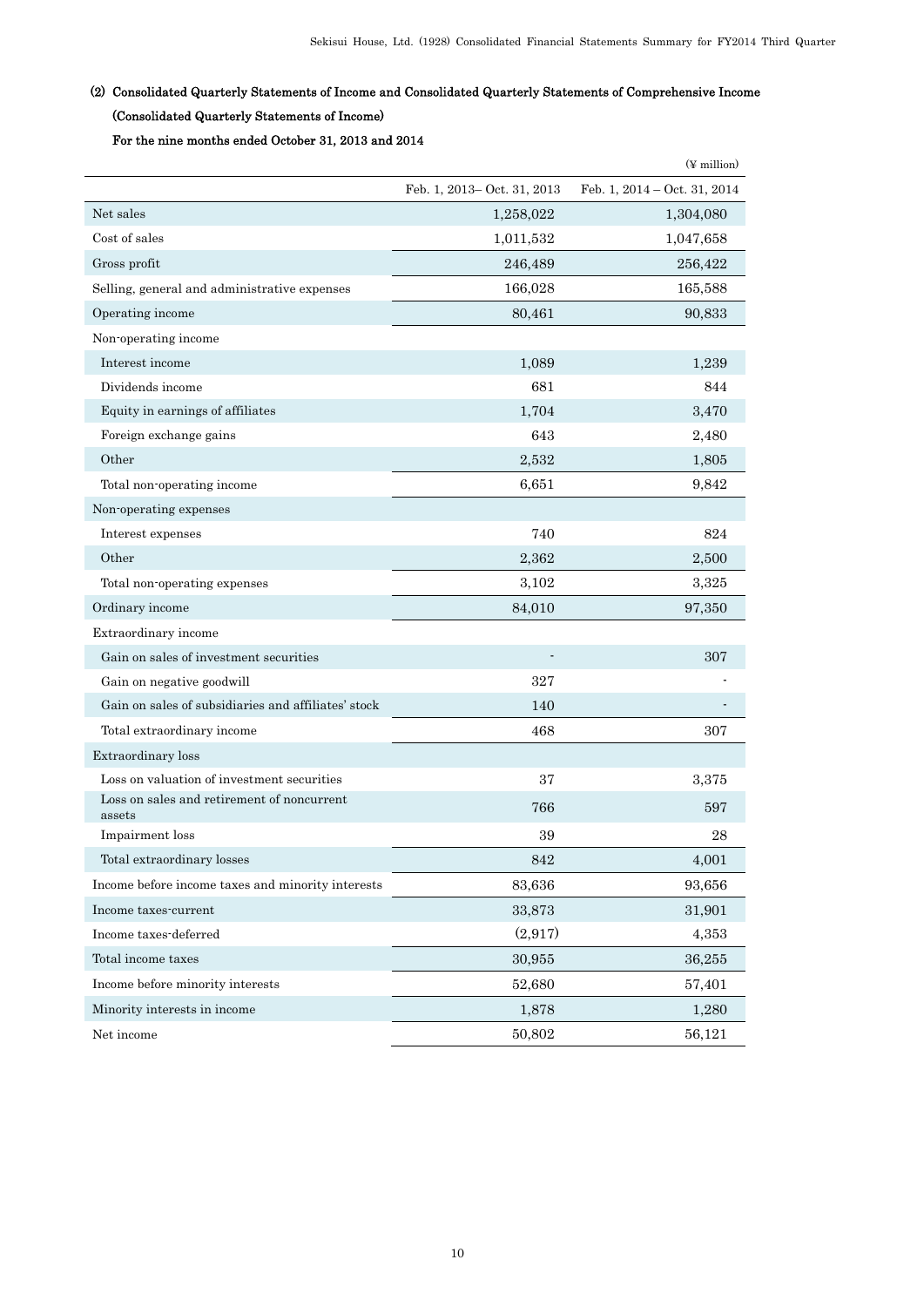## (Consolidated Quarterly Statements of Comprehensive Income)

## For the nine months ended October 31, 2013 and 2014

|                                                                                        | Feb. 1, 2013– Oct. 31, 2013 | Feb. 1, $2014 - Oct. 31, 2014$ |
|----------------------------------------------------------------------------------------|-----------------------------|--------------------------------|
| Income before minority interests                                                       | 52,680                      | 57,401                         |
| Other comprehensive income                                                             |                             |                                |
| Valuation difference on available-for-sale<br>securities                               | 13,377                      | 2,012                          |
| Deferred gains or losses on hedges                                                     | 41                          | (44)                           |
| Foreign currency translation adjustment                                                | 21,027                      | 8,183                          |
| Share of other comprehensive income of<br>associates accounted for using equity method | 120                         | 219                            |
| Total other comprehensive income                                                       | 34,567                      | 10,371                         |
| Comprehensive income                                                                   | 87,247                      | 67,772                         |
| Comprehensive income attributable to                                                   |                             |                                |
| Comprehensive income attributable to owners of<br>the parent                           | 85,142                      | 66,461                         |
| Comprehensive income attributable to minority<br>interests                             | 2,104                       | 1,311                          |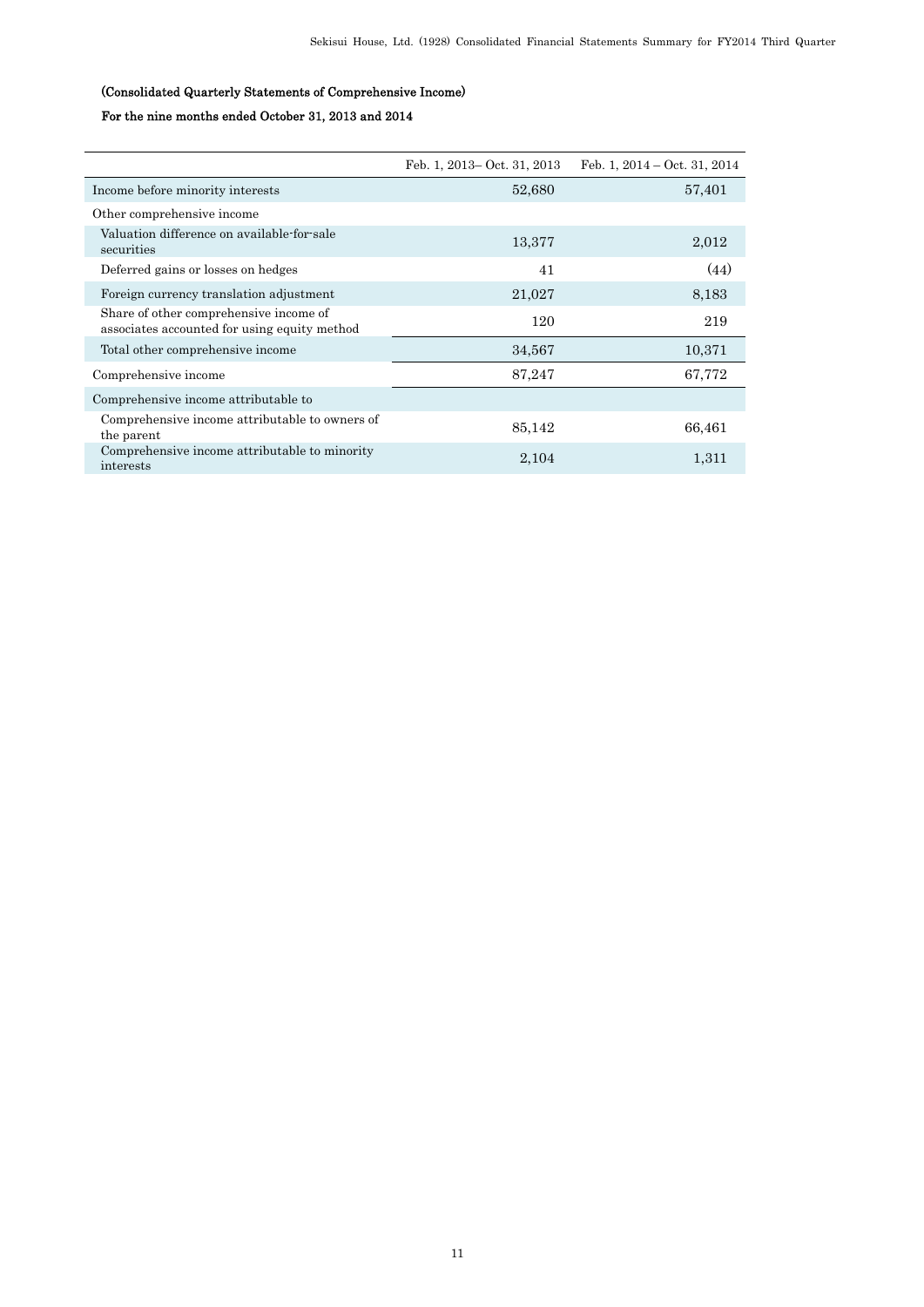### (3) Notes to Consolidated Quarterly Financial Statements

#### (Notes Regarding Assumption of a Going Concern)

Not applicable

#### (Notes on Significant Changes in the Amount of Shareholders' Equity)

Not applicable

#### (Segment Information, etc.)

### [Segment Information]

I. Nine months ended October 31, 2013 (February 1, 2013 through October 31, 2013)

1. Sales and operating income (loss) by reportable business segment

(¥ million)

|                                             | Reportable Business Segments |                   |            |                                   |                    |              |                        |  |  |
|---------------------------------------------|------------------------------|-------------------|------------|-----------------------------------|--------------------|--------------|------------------------|--|--|
|                                             | Custom<br>detached<br>houses | Rental<br>housing | Remodeling | Real estate<br>management<br>fees | Houses<br>for sale | Condominiums | Urban<br>redevelopment |  |  |
| Sales                                       |                              |                   |            |                                   |                    |              |                        |  |  |
| $(1)$ Sales to third<br>parties             | 371,476                      | 243,736           | 87,396     | 305,893                           | 97,802             | 41,130       | 27,995                 |  |  |
| $(2)$ Inter-group<br>sales and<br>transfers |                              | 3,402             | 445        | 2,354                             |                    | ٠            | 101                    |  |  |
| Net sales                                   | 371,476                      | 247,139           | 87,842     | 308,247                           | 97,802             | 41,130       | 28,097                 |  |  |
| Operating income                            | 44,411                       | 21,418            | 8,986      | 16,097                            | 5,630              | 1,647        | 6,140                  |  |  |

|                                           | Overseas       | Reportable Business Segments<br>Total | Other Businesses<br>(Note: 1) | Total     | Adjustments<br>(Note: 2) | Amounts on the<br>consolidated<br>financial<br>statements |
|-------------------------------------------|----------------|---------------------------------------|-------------------------------|-----------|--------------------------|-----------------------------------------------------------|
|                                           | business       |                                       |                               |           |                          | (Note: 3)                                                 |
| Sales                                     |                |                                       |                               |           |                          |                                                           |
| $(1)$ Sales to third<br>parties           | 33,384         | 1,208,814                             | 49,208                        | 1,258,022 |                          | 1,258,022                                                 |
| (2) Inter group<br>sales and<br>transfers | $\blacksquare$ | 6,304                                 | 4,850                         | 11,155    | (11, 155)                |                                                           |
| Net sales                                 | 33,384         | 1,215,118                             | 54,058                        | 1,269,177 | (11, 155)                | 1,258,022                                                 |
| Operating income                          | 1,800          | 106,134                               | 189                           | 106,323   | (25, 862)                | 80,461                                                    |

Notes:

1. Other Businesses principally include the exterior business.

- 2. An adjustment of ¥25,862 million for segment income includes an elimination of inter-segment transactions of ¥3,142 million and corporate expenses of ¥22,719 million that have not been allocated to each segment. Corporate expenses mainly include selling, general and administration expenses and experiment and research expenses that do not belong to any reportable segments.
- 3. Operating income by business segment is adjusted to correspond to operating income in the consolidated quarterly statements of income.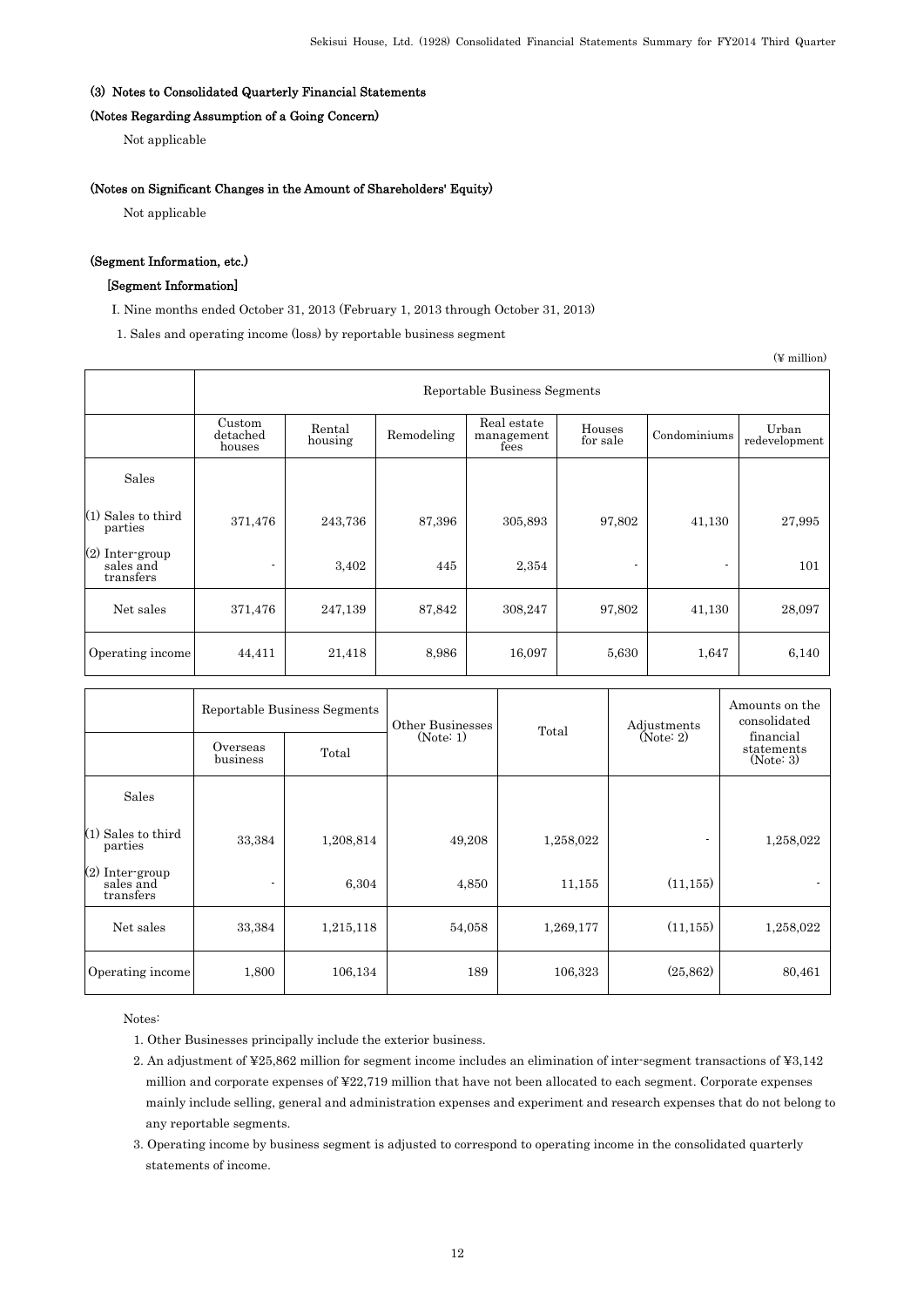## II. Nine months ended October 31, 2014 (February 1, 2014 through October 31, 2014)

### 1. Sales and operating income by reportable business segment

(¥ million)

|                                             | Reportable Business Segments |                   |            |                                   |                    |                          |                        |  |
|---------------------------------------------|------------------------------|-------------------|------------|-----------------------------------|--------------------|--------------------------|------------------------|--|
|                                             | Custom<br>detached<br>houses | Rental<br>housing | Remodeling | Real estate<br>management<br>fees | Houses<br>for sale | Condominiums             | Urban<br>redevelopment |  |
| Sales                                       |                              |                   |            |                                   |                    |                          |                        |  |
| $(1)$ Sales to third<br>parties             | 320,188                      | 285,017           | 94.588     | 319,890                           | 81,838             | 41,554                   | 37,922                 |  |
| $(2)$ Inter-group<br>sales and<br>transfers | $\Omega$                     | 1,614             | 290        | 2,388                             | ٠                  | $\overline{\phantom{a}}$ | 98                     |  |
| Net sales                                   | 320,188                      | 286,631           | 94,878     | 322,279                           | 81,838             | 41,554                   | 38,020                 |  |
| Operating income                            | 34,663                       | 29,687            | 9,622      | 17,918                            | 6,241              | 3,384                    | 9,206                  |  |

|                                           | Overseas<br>business | Reportable Business Segments<br>Total | Other Businesses<br>(Note: 1) | Total     | Adjustments<br>(Note:2) | Amounts on the<br>consolidated<br>financial<br>statements<br>(Note: 3) |
|-------------------------------------------|----------------------|---------------------------------------|-------------------------------|-----------|-------------------------|------------------------------------------------------------------------|
| Sales                                     |                      |                                       |                               |           |                         |                                                                        |
| $(1)$ Sales to third<br>parties           | 56,074               | 1,237,074                             | 67,006                        | 1,304,080 | ٠                       | 1,304,080                                                              |
| (2) Inter-group<br>sales and<br>transfers | ٠                    | 4,391                                 | 4,547                         | 8,938     | (8.938)                 |                                                                        |
| Net sales                                 | 56,074               | 1,241,466                             | 71,553                        | 1,313,019 | (8.938)                 | 1,304,080                                                              |
| Operating income                          | 2,642                | 113,367                               | 2,113                         | 115,480   | (24, 647)               | 90,833                                                                 |

Notes:

1. Other Businesses principally include the exterior business.

2. An adjustment of ¥24,647 million for segment income includes an elimination of inter-segment transactions of ¥2,797 million and corporate expenses of ¥21,849 million that have not been allocated to each segment. Corporate expenses mainly include selling, general and administration expenses and experiment and research expenses that do not belong to any reportable segments.

3. Operating income by business segment is adjusted to correspond to operating income in the consolidated quarterly statements of income.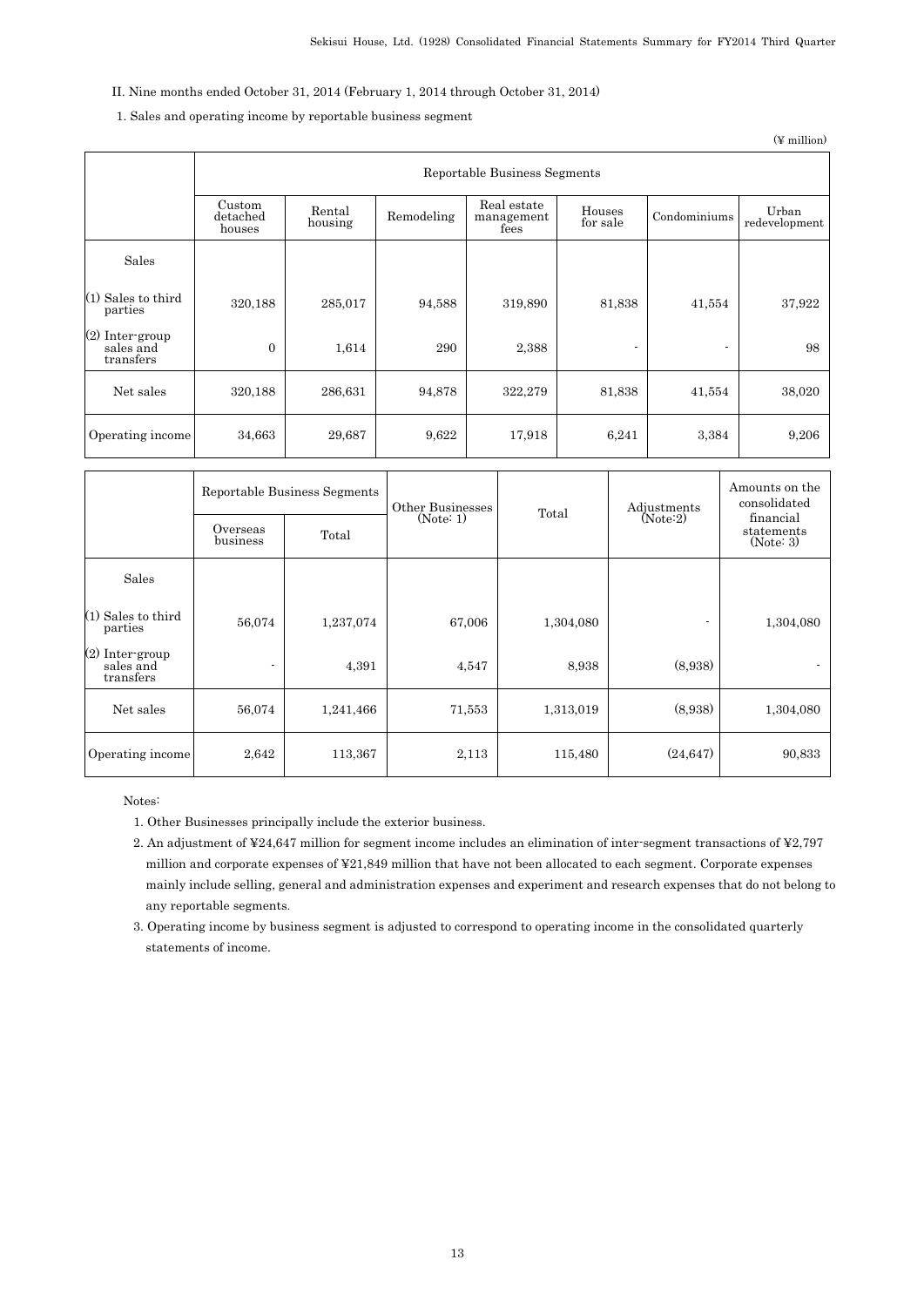## (Significant Subsequent Event)

 At the Board of Directors meeting held on November 13, 2014, Sekisui House, Ltd. resolved to acquire its own shares under the provisions of Article 156 of the Companies Act, as applied pursuant to Article 165 (3) of the Companies Act.

(1) Reason for share repurchase

To implement flexible capital policies in accordance with the business environment and to improve capital efficiency to increase shareholder value

(2) Type of shares

Common stock of Sekisui House, Ltd.

- (3) Aggregate number of shares to be repurchased Up to 10,000,000 shares
- (4) Aggregate price of shares to be repurchased Up to 17,000 million yen
- (5) Period for share repurchase From November 14, 2014 to January 30, 2015